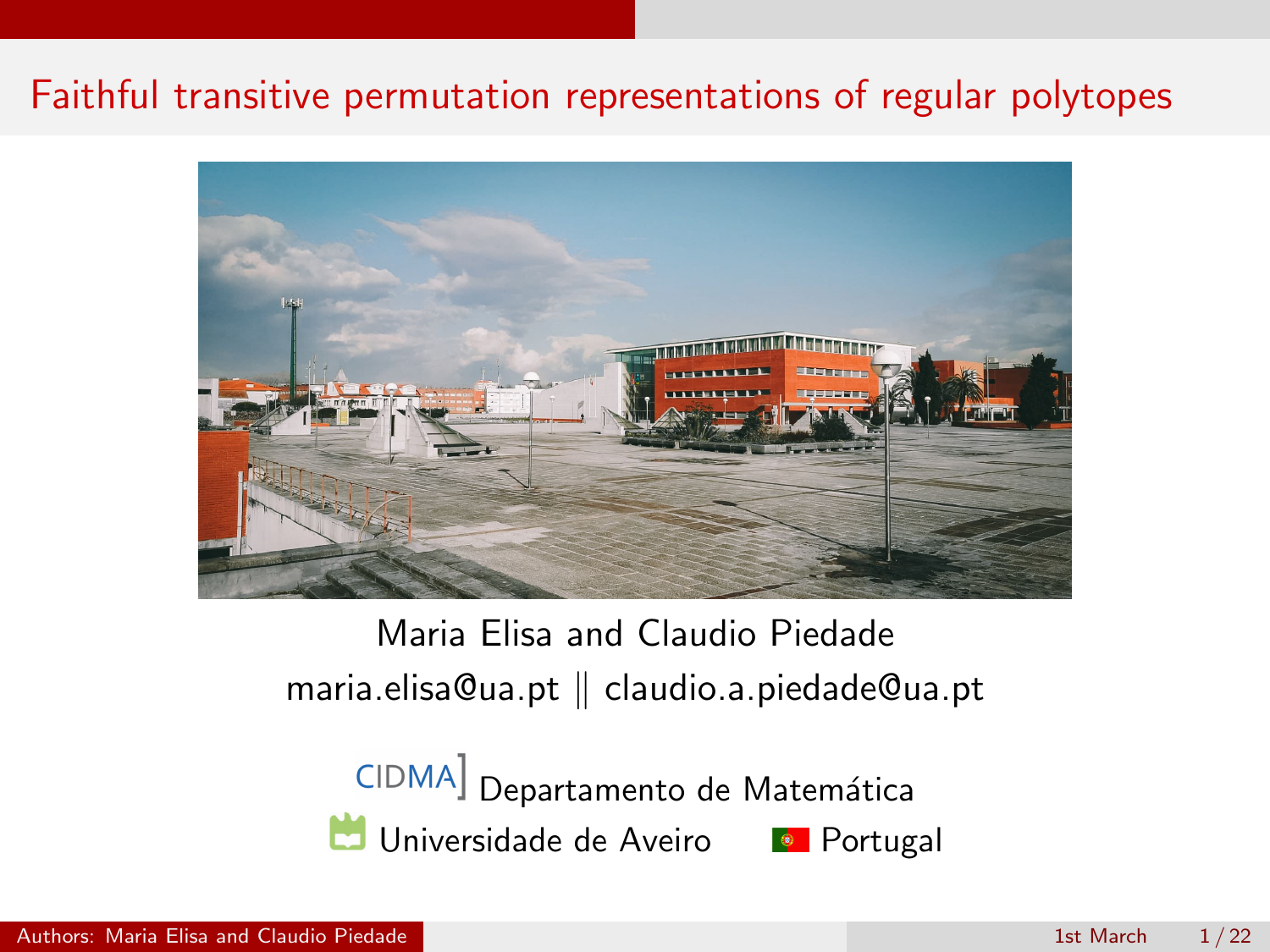### The degree of a polytope

We commonly use permutation representations to represente groups. [Michael I. Hartley's Atlas,](https://www.abstract-polytopes.com/atlas/) [Dimitri Leemans' Atlas.]( http://homepages.ulb.ac.be/~dleemans/polytopes/index.html)

The automorphism group G of a regular polytope is a string C-group.

$$
G=\langle \rho_0,\ldots,\rho_{r-1}\rangle
$$

- Given a group G and a core-free subgroup H of G. The action of G on  $G/H$  gives a faithful transitive permutation representation of degree  $|G : H|$ . Moreover, H is the stabilizer of a point.
- On the other hand, the stabilizer of a point in a faithful transitive permutation representation is core-free.

This gives a one-to-one correspondence between core-free subgroups and faithful transitive permutation representations.

Degree of a polytope  $\equiv$  number of vertices of a Schreier coset graph of G.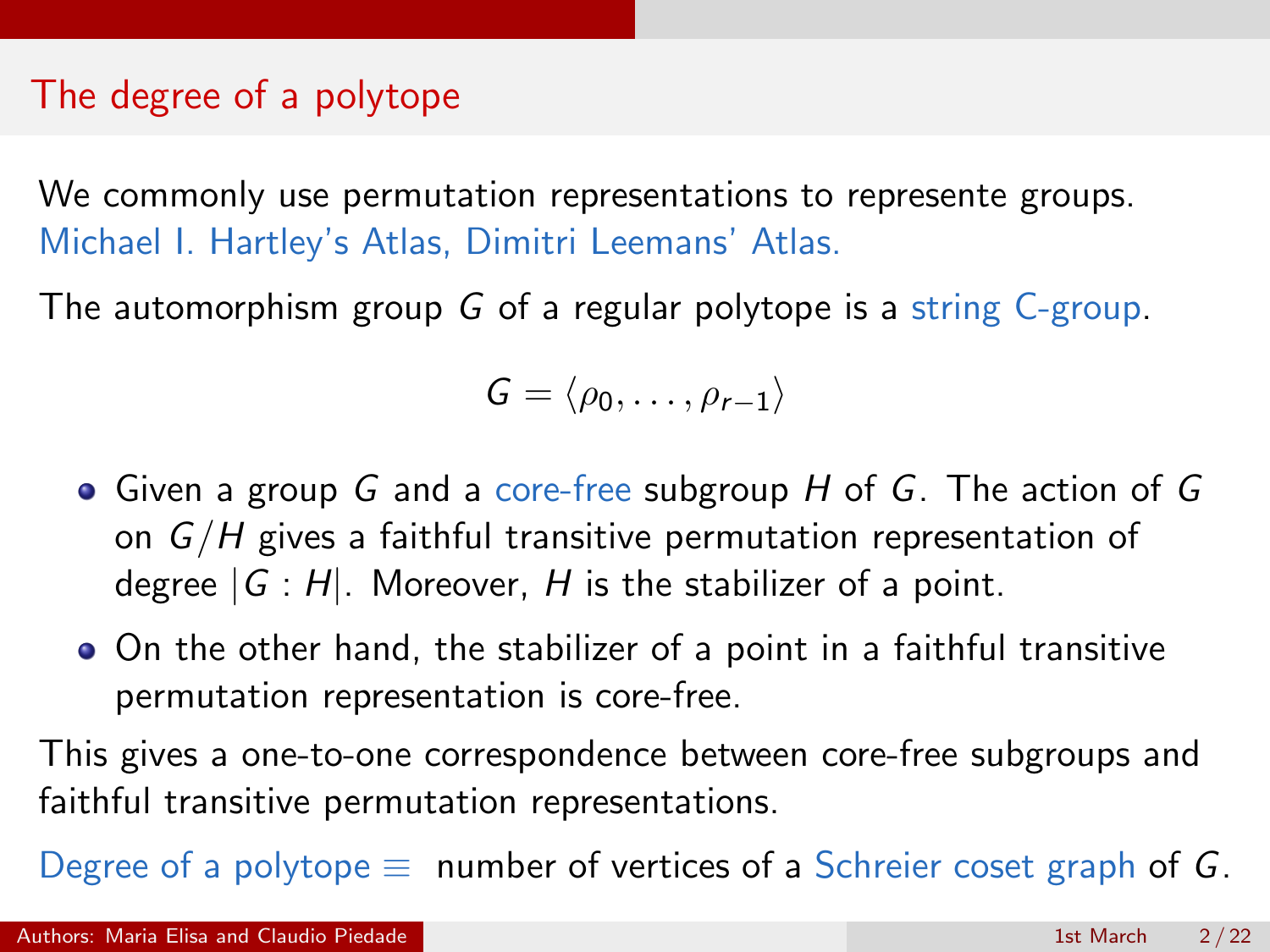# Finite universal regular polytopes  $\{\{4, 4\}_{(t_1, t_2)}, \{4, 4\}_{(s_1, s_2)}\}$

| $(t_1, t_2)$ | $(s_1,s_2)$        | G        | G                                                                                                                            |
|--------------|--------------------|----------|------------------------------------------------------------------------------------------------------------------------------|
| (2,0)        | $(s, s), s \geq 2$ | $64s^2$  | $(C_2 \times C_2) \rtimes [4,4]_{(s,s)}$                                                                                     |
| (2,0)        | $(2s, 0), s \ge 1$ | $128s^2$ | $\overline{(C_2 \times C_2)} \rtimes [4,4]_{(2,0)}, s = 1$<br>$((C_2 \times C_2) \rtimes [4,4]_{(s,s)}) \times C_2, s \ge 2$ |
| (3,0)        | (3,0)              | 1440     | $S_6 \times C_2$                                                                                                             |
| (3,0)        | (4, 0)             | 36864    | $C_2 \wr [4,4]_{(3,0)}$                                                                                                      |
| (3,0)        | (2,2)              | 2304     | $(S_4 \times S_4) \rtimes (C_2 \times C_2)$                                                                                  |
| (2,2)        | (2,2)              | 1024     | $\overline{C_2^4 \rtimes [4,4]}_{(2,2)}$                                                                                     |
| (2,2)        | (3,3)              | 9216     | $\overline{C_2^6} \rtimes [4,4]_{(3,3)}$                                                                                     |
| (3,0)        | (5,0)              | 3916800  | $Sp_4(4) \times C_2 \times C_2$                                                                                              |

What are the degrees of these regular polytopes?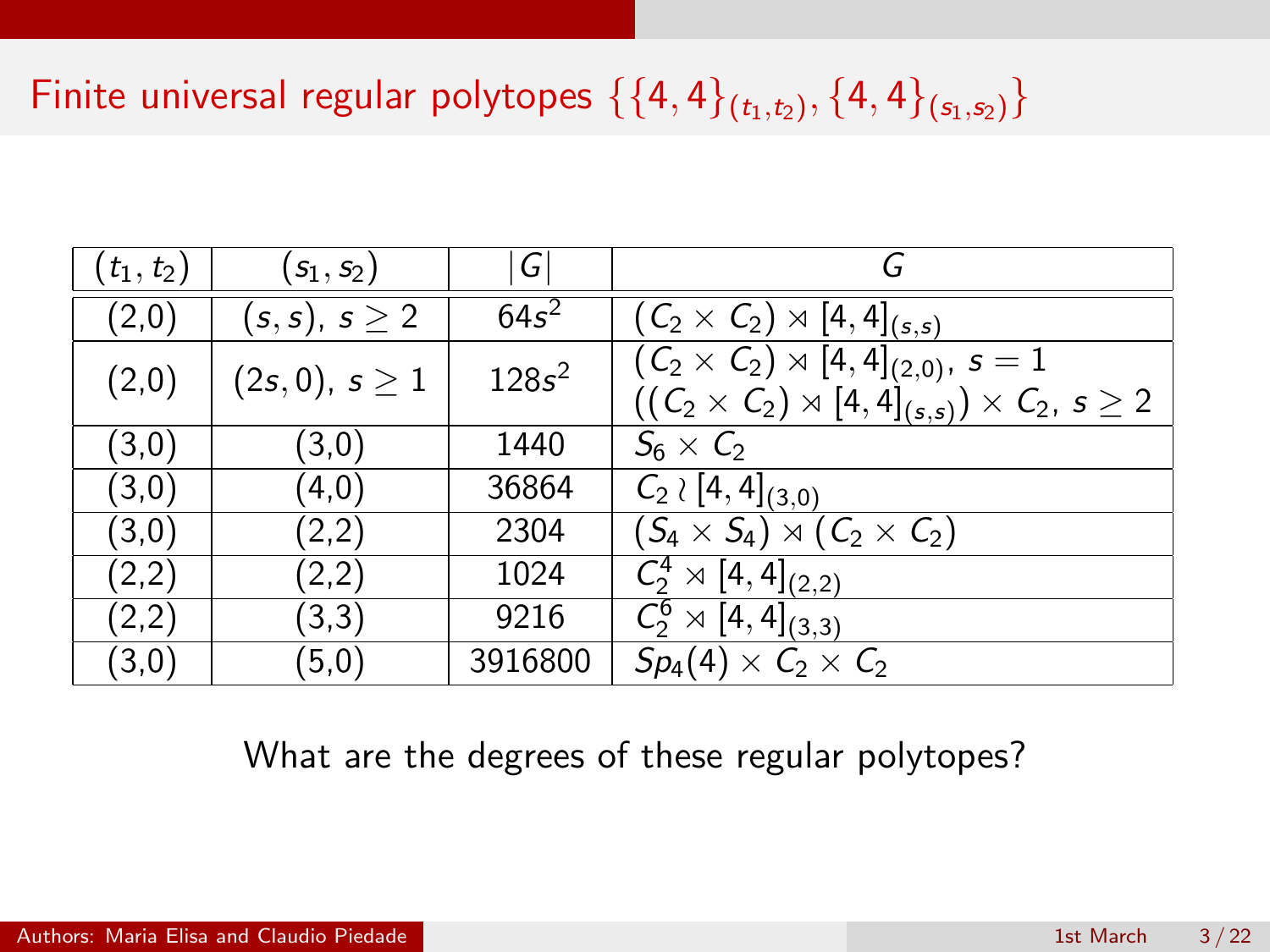### Computational Results

| $(t_1, t_2)$ | $(s_1, s_2)$ | Set of Possible Degrees                                                                                                                     |
|--------------|--------------|---------------------------------------------------------------------------------------------------------------------------------------------|
| (3,0)        | (3,0)        | $\{m \mid m \text{ a divisor of } 1440 \land m \geq 60 \land \}$                                                                            |
|              |              | $\wedge m \neq 96$ $\cup$ {40, 30, 24, 20, 12}                                                                                              |
| (3,0)        | (4,0)        | ${m \mid m \text{ a divisor of } 36864 \land m \ge 72} \cup \{18, 36, 48\}$                                                                 |
| (3,0)        | (2,2)        | ${m \mid m \text{ a divisor of } 2304 \land m \ge 12}$                                                                                      |
| (2,2)        | (2,2)        | $\sqrt{m/m}$ a divisor of 1024 $\land m \geq 16$                                                                                            |
| (2,2)        | (3,3)        | ${m \mid m \text{ a divisor of } 9216 \land m \geq 24}$                                                                                     |
| (3,0)        | (5,0)        | $\{2^i \cdot 255, 2^i \cdot 1275, 2^i \cdot 3825, 2^i \cdot 425 \mid 2 \leq i \leq 10\}$                                                    |
|              |              | $\bigcup\{2^i\cdot 765\, \,3\leq i\leq 10\}\cup\{2^i\cdot 15,\ 2^i\cdot 17\, \,5\leq i\leq 6\}\cup$                                         |
|              |              | $\cup$ {2 <sup><i>i</i></sup> · 85   <i>i</i> $\in$ {2, 6, 7, 8}} $\cup$ {2 <sup><i>i</i></sup> · 225   8 $\leq$ <i>i</i> $\leq$ 10} $\cup$ |
|              |              | ∪ ${2^i \cdot 153 \mid 7 \le i \le 10}$ ∪ ${2^i \cdot 51 \mid 7 \le i \le 8}$                                                               |

We also found the degrees of  $\{\{4,4\}_{(2,0)}, \{4,4\}_{(s,0)}\}$  and  $\{\{4,4\}_{(2,0)}, \{4,4\}_{(s,s)}\}$  up to  $s = 79$  and  $s = 47$ , respectively.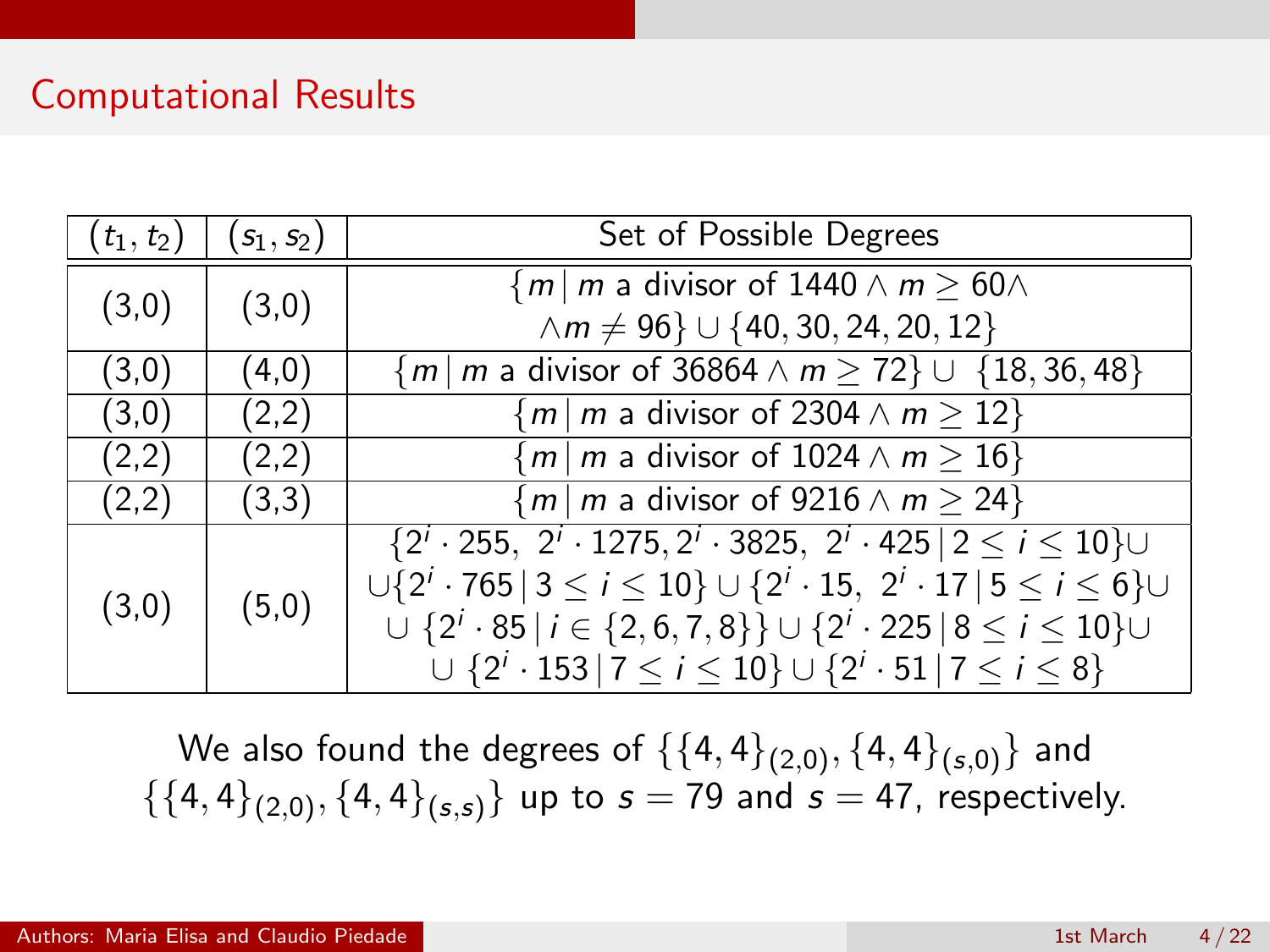## The normal abelian subgroup T of G of order  $s^2$

Consider a faithful transitive permutation representation of G of degree n and  $T$  be a normal abelian subgroup of G generated by two elements of order s.

**1** If  $T$  is transitive, then  $n = s^2$ .

**2** If T is intransitive then  $n = mk$  with

(i) 
$$
k = ab
$$
 where  $s = lcm(a, b)$  and,  
(ii) m is a divisor of  $|G|$ 

(ii) *m* is a divisor of 
$$
\frac{|G|}{s^2}
$$
.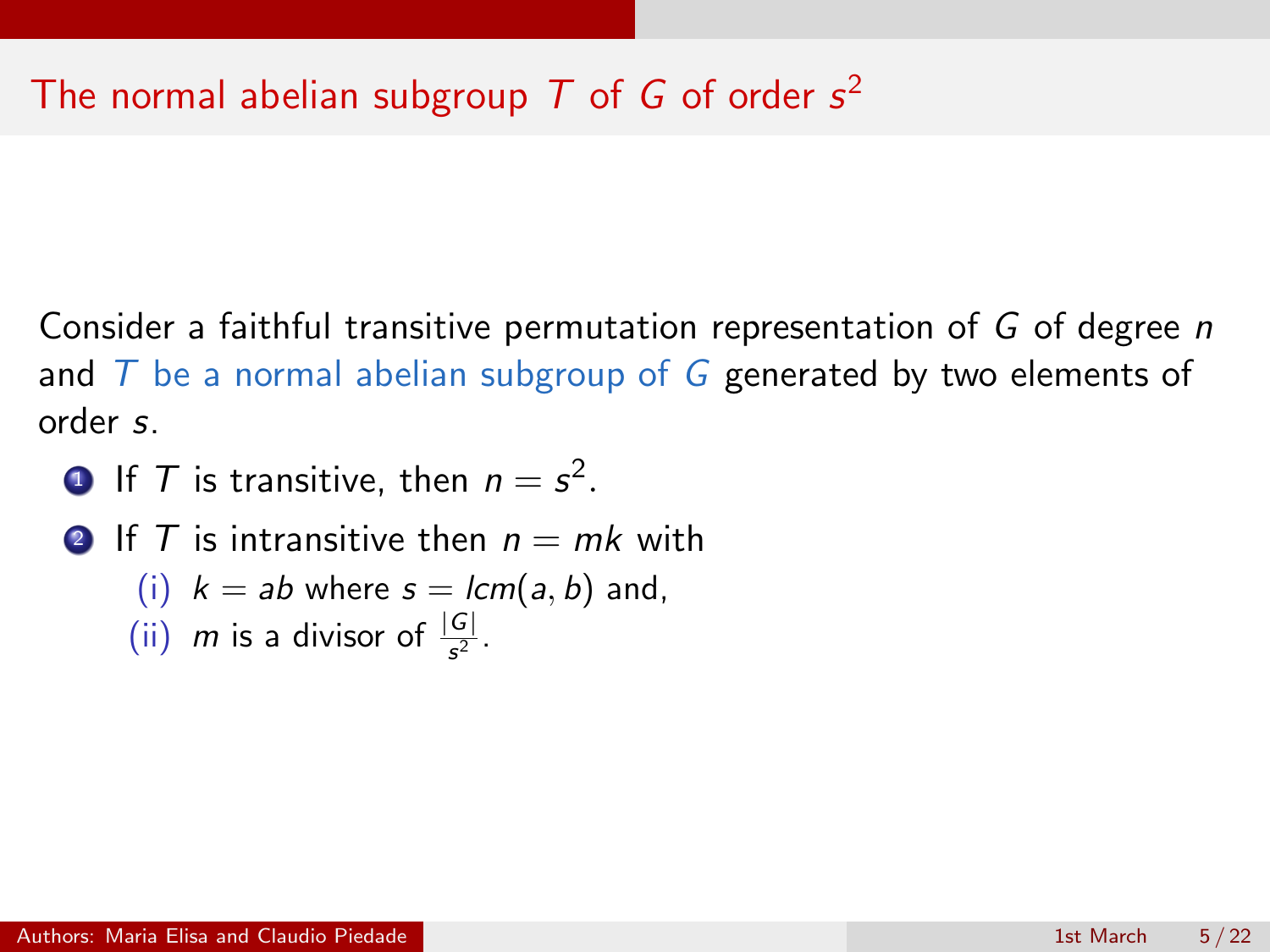## The degrees of types [4, 4] and [4, 4, 4]

| Regular Polytope                        | $\frac{ G }{s^2}$ | Set of Degrees                                                                        |
|-----------------------------------------|-------------------|---------------------------------------------------------------------------------------|
| ${4,4}_{(s,0)}$                         | 8                 | $s^2$ , 2ab, 4ab, 8ab                                                                 |
| ${4,4}_{(s,s)}$                         | 16                | $2s^2$ , 4ab, 8ab, 16ab                                                               |
| $\{\{4,4\}_{(2,0)}, \{4,4\}_{(s,s)}\}$  | 64                | $4s^2$ , 8ab, 16ab, 32ab, 64ab<br>or<br>$n = 4ab$ if a and b are both even            |
| $\{\{4,4\}_{(2,0)}, \{4,4\}_{(2s,0)}\}$ | 128               | 8s <sup>2</sup> , 16ab, 32ab, 64ab, 128ab<br>or<br>$n = 8ab$ if a and b are both even |

• Let  $G \leq K$  and  $|K : G| = \kappa$ . If H is a core-free subgroup of G, then H is core-free in K. Hence, if n is a degree of G, then  $\kappa n$  is a degree of K.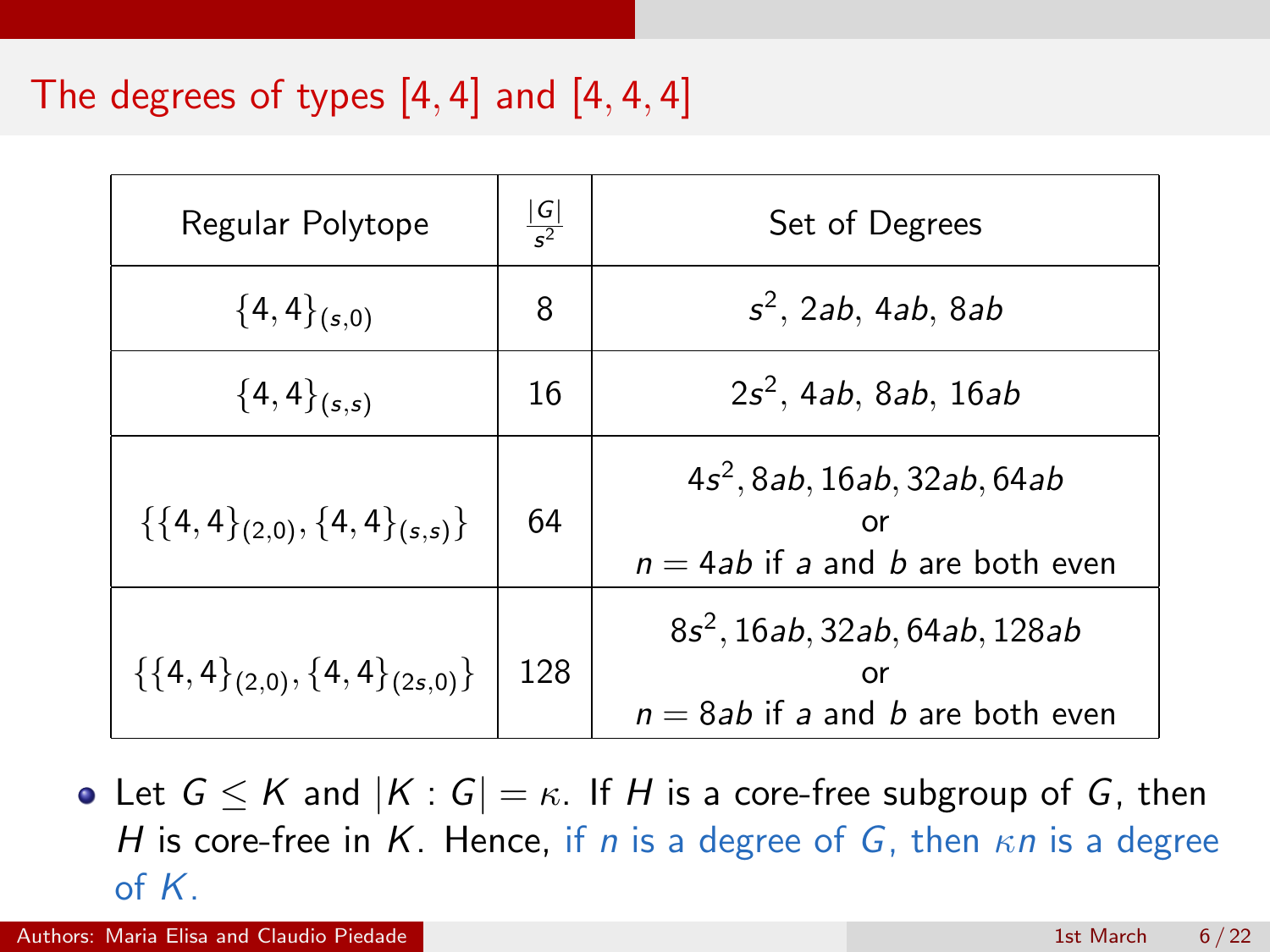## The toroidal regular maps of type [4, 4]



The automorphim groups of the regular toroidal maps  $\{4,4\}_{(s,0)}$  and  ${4, 4}_{(s,s)}$  are factorizations of the Coxeter group [4, 4], by

$$
(\rho_0 \rho_1 \rho_2 \rho_1)^s = 1 \text{ or } (\rho_0 \rho_1 \rho_2)^{2s} = 1,
$$

respectively. Their sizes are  $8s^2$  and  $16s^2$ , respectively.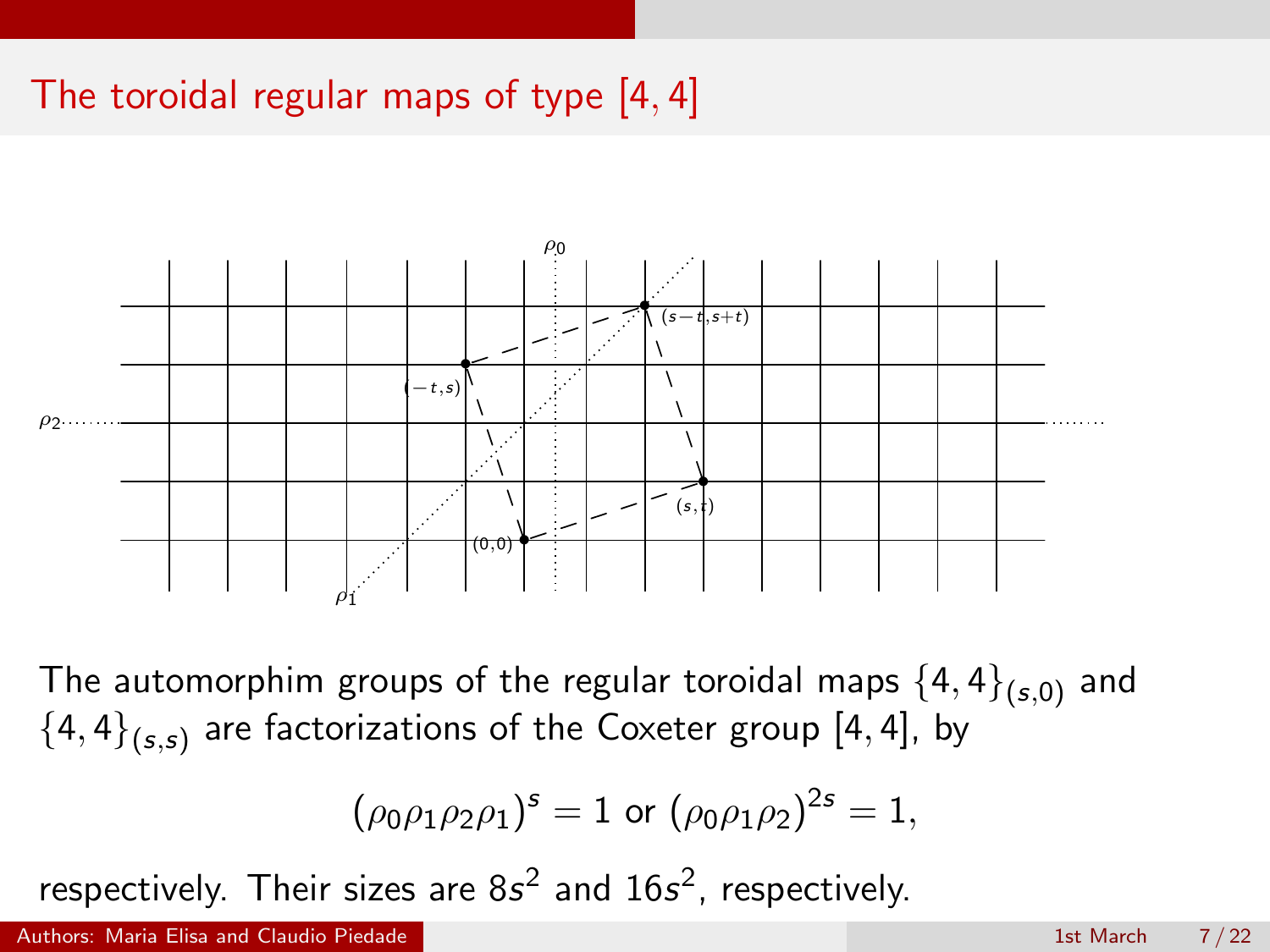#### The toroidal regular maps of type [4, 4]

- **1** For the map  $\{4, 4\}_{(s,0)}$  let  $T = \langle u, v \rangle$  where  $u = \rho_0 \rho_1 \rho_2 \rho_1$  and  $v = u^{\rho_1}$  corresponding to the unitary translations on the left;
- $\bullet\,$  For the map  $\{4,4\}_{(s,s)}$  let  $\, \mathcal{T}=\langle g,h\rangle$  where  $g:=u\mathsf{v}=(\rho_0\rho_1\rho_2)^2$  and  $h := u^{-1}v = g^{\rho_0}$  corresponding to unitary translations on the right.



We have the following equalities

\n- **0** 
$$
u^{\rho_0} = u^{-1}
$$
,  $u^{\rho_2} = u$ ,  $v^{\rho_0} = v$  and  $v^{\rho_2} = v^{-1}$ .
\n- **2**  $g^{\rho_1} = g$ ,  $g^{\rho_2} = h^{-1}$  and  $h^{\rho_1} = h^{-1}$ .
\n

Authors: Maria Elisa and Claudio Piedade 1st March 8 / 22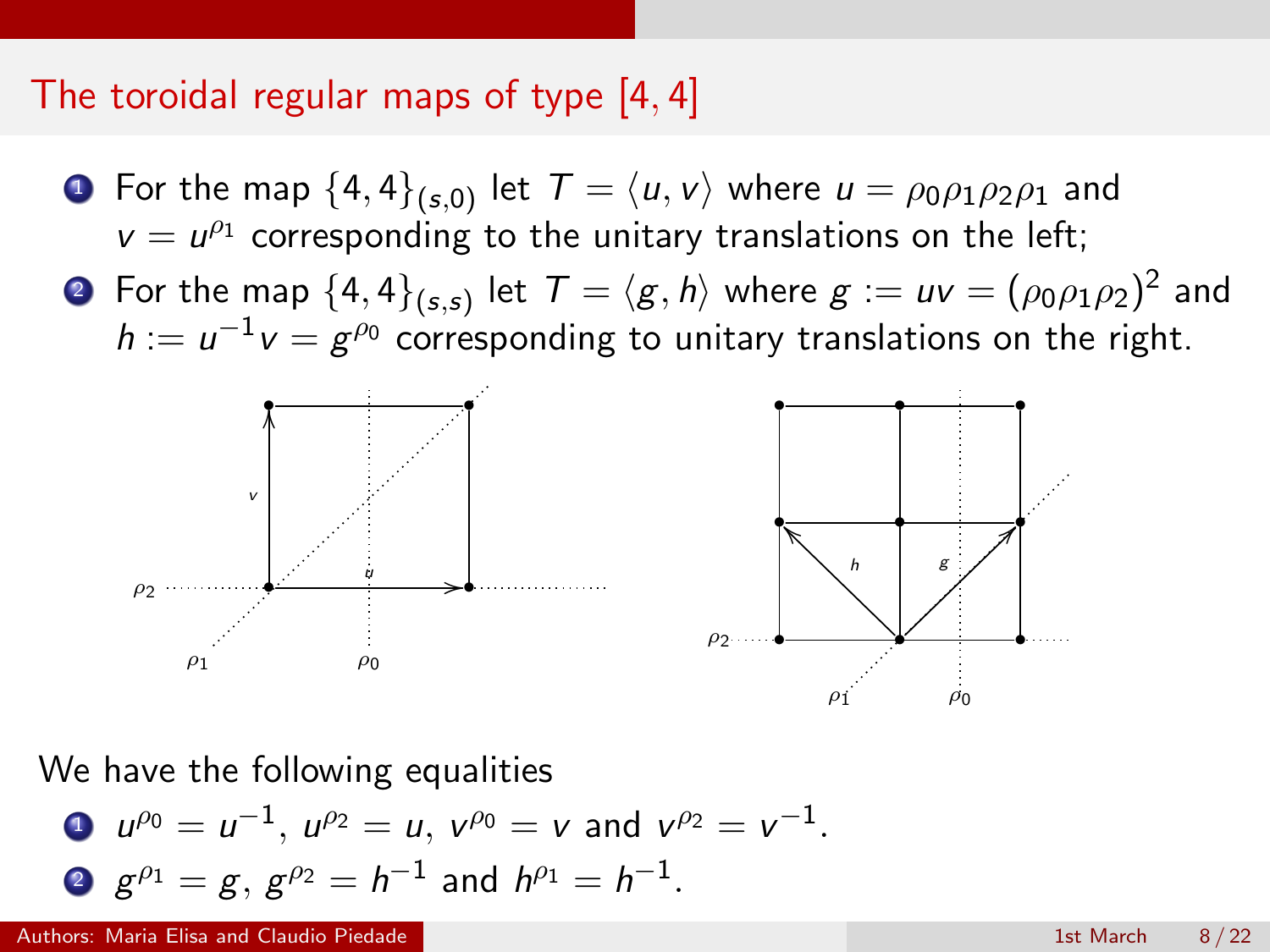# The existence of degrees  $s^2$ , 2ab, 4ab, 8ab for the map  $\{4,4\}_{(s,0)}$

The groups of  $\{4,4\}_{(s,0)}$   $(s > 2)$  act faithfully on the sets of vertices, faces, edges, darts and flags.

If a and b are nonnegative integers and  $s = lcm(a, b)$  then

• 
$$
H = \langle u^a, v^b \rangle
$$
 is core-free and  $|G : H| = 8ab$ ,

• 
$$
H = \langle u^a, v^b \rangle \rtimes \langle \rho_0 \rangle
$$
 is core-free and  $|G : H| = 4ab$ ,

 $\bullet\,$  if  $ab\neq s$  then  $H=\langle u^a, v^b\rangle\rtimes\langle \rho_0, \rho_2\rangle$  is core-free and  $|G:H|=2ab,$ and

• 
$$
H = \langle u \rangle \rtimes \langle \rho_0, \rho_2 \rangle
$$
 is core-free and  $|G : H| = 2s$ .

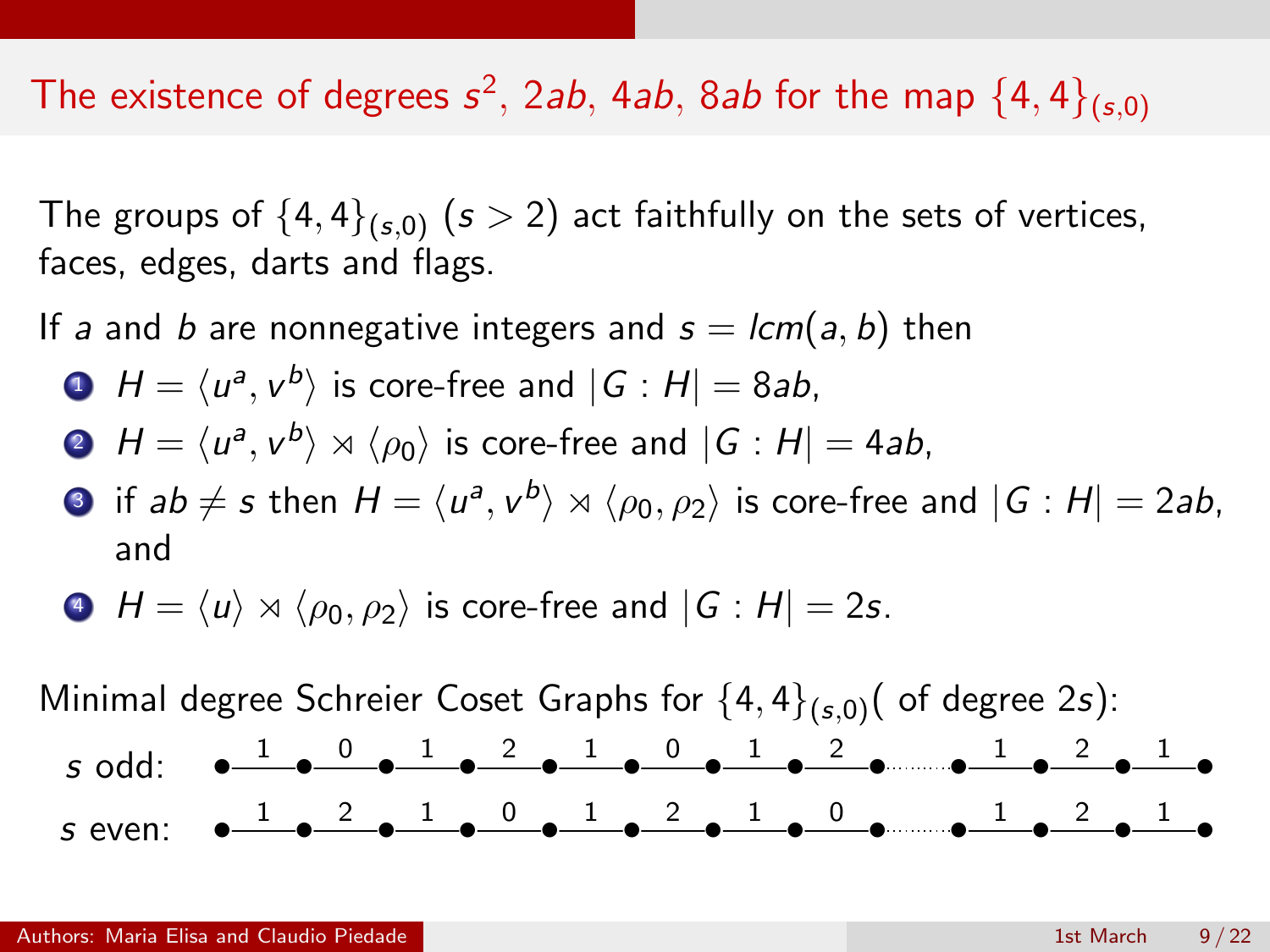### The degrees of  $\{4, 4\}_{(s,s)}$

Let G be the group of  $\{4,4\}_{(s,s)}$  acting faithfully on *n* points and suppose that  $T = \langle g, h \rangle$ .

#### $T$  is intransitive:

Assume that T is transitive. Let  $u = \rho_0 \rho_1 \rho_2 \rho_1$ . As T is regular we may see the n points as elements of the group T, one of which is  $1$  (the identity), therefore  $1u=g^\alpha h^\beta.$ As  $u$  commutes with both  $g$  and  $h$ ,

$$
g^ih^ju = g^{i+\alpha}h^{j+\beta} \text{ and } g^ih^ju^s = g^{i+s\alpha}h^{j+s\beta} = g^ih^j.
$$

Hence the order of  $u$  is at most  $s$ , a contradiction.

 $\rightarrow$  Hence has observed before  $G$ , the group of  $\{4,4\}_{(s,s)},$  is embedded into  $S_k \wr S_m$  with  $m \in \{2, 4, 8, 16\}.$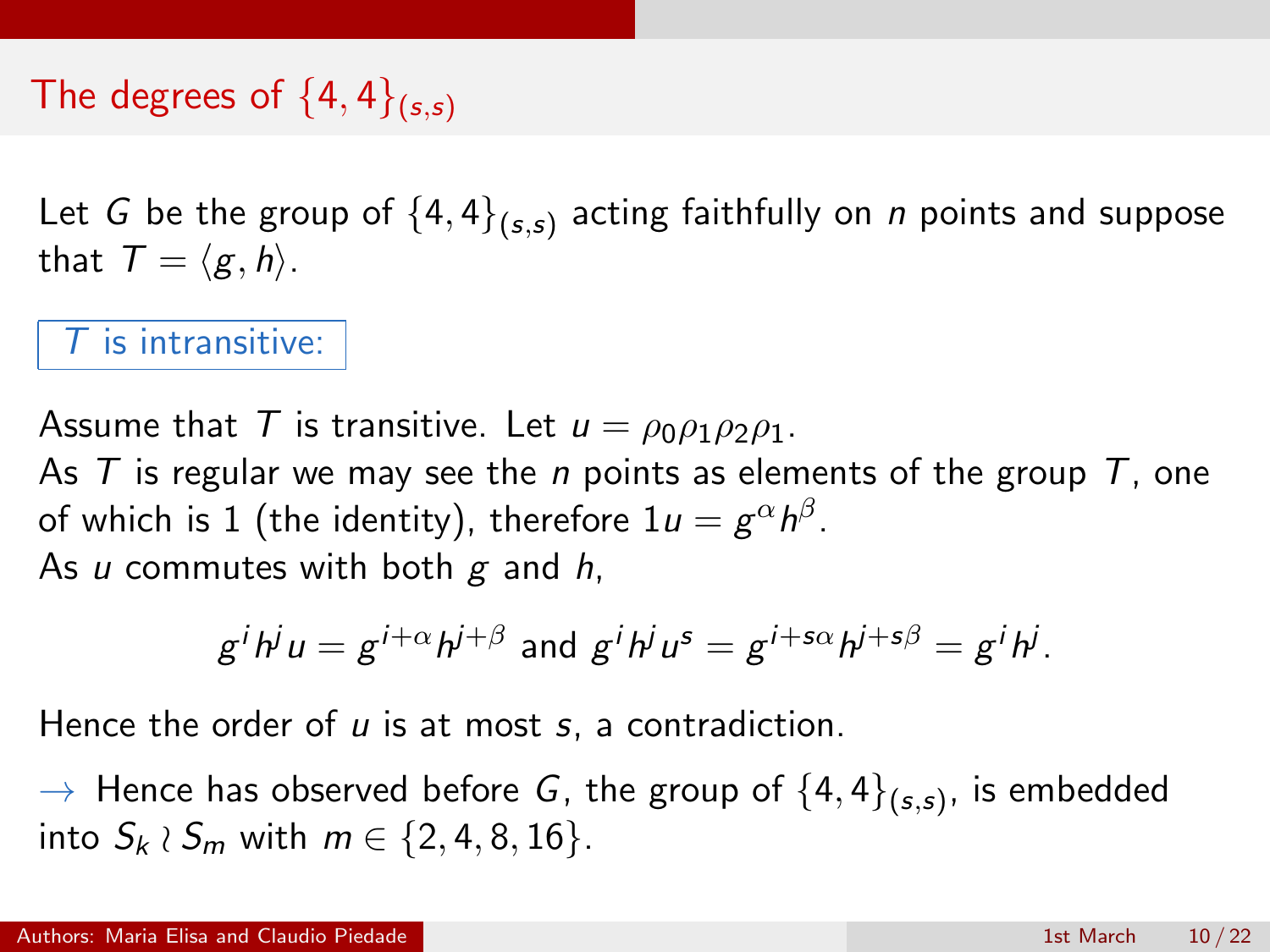The degrees of  $\{4, 4\}_{(s,s)}$ 

If  $m = 2$  then  $n = 2s^2$ :

Consider the group G' of automorphisms of  $\{4,4\}_{(2s,0)}$  and  $H = \langle u, v \rangle < G'$  its translation group of size  $(2s)^2$ .

We have that  $G'$  acts faithfully on two copies of the set of  $\overline{n}$  points as follows:

x is a point on one of the copies,  $x(uv)^s$  is on the other copy.

As T is a proper subgroup of H, H must be transitive on 2n points. Hence,

$$
2n=(2s)^2.
$$

Conclusion: The degrees of  $\{4,4\}_{(s,s)}$  are the degrees of  $\{4,4\}_{(s,0)}$ multiplied by 2.

$$
\{4,4\}_{(s,0)} \underset{\times 2}{\overset{.2}{\longleftrightarrow}} \{4,4\}_{(s,s)}
$$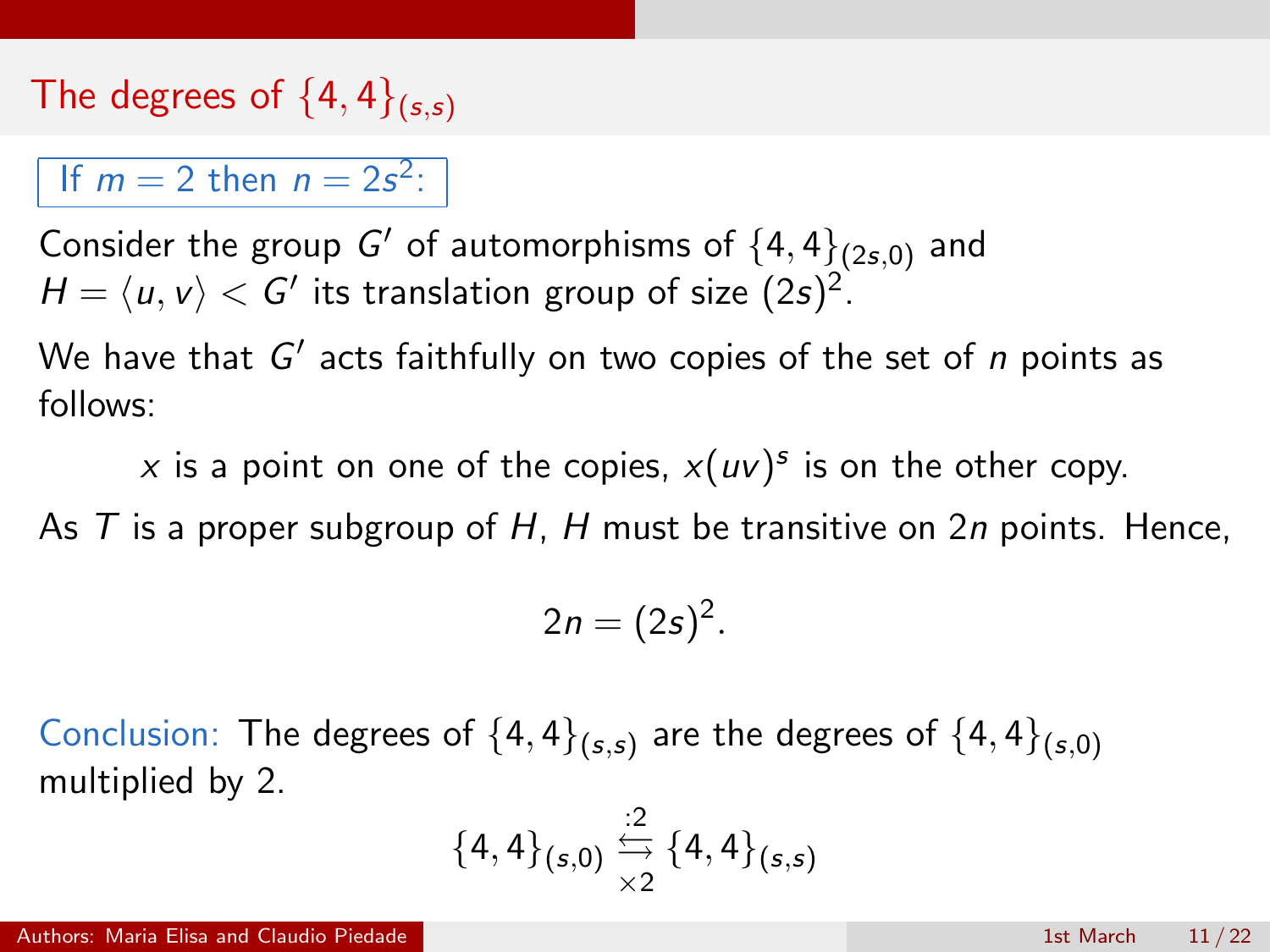### Relations between the degrees of types [4, 4] and [4, 4, 4]

If  $n$  is a degree of  $\{4,4\}_{(s,s)}$ , then  $4n$  is a degree of  $\{\{4,4\}_{(2,0)},\{4,4\}_{(s,s)}\}$ . This guarantees that  $\{\{4, 4\}_{(2,0)}, \{4, 4\}_{(s,s)}\}$  has degrees

 $8s^2$ , 16*ab*, 32*ab* and 64*ab*,

with  $s = lcm(a, b)$ ; while the degrees of  $\{\{4, 4\}_{(2,0)}, \{4, 4\}_{(2s,0)}\}$  are twice bigger.

But this list is incomplete...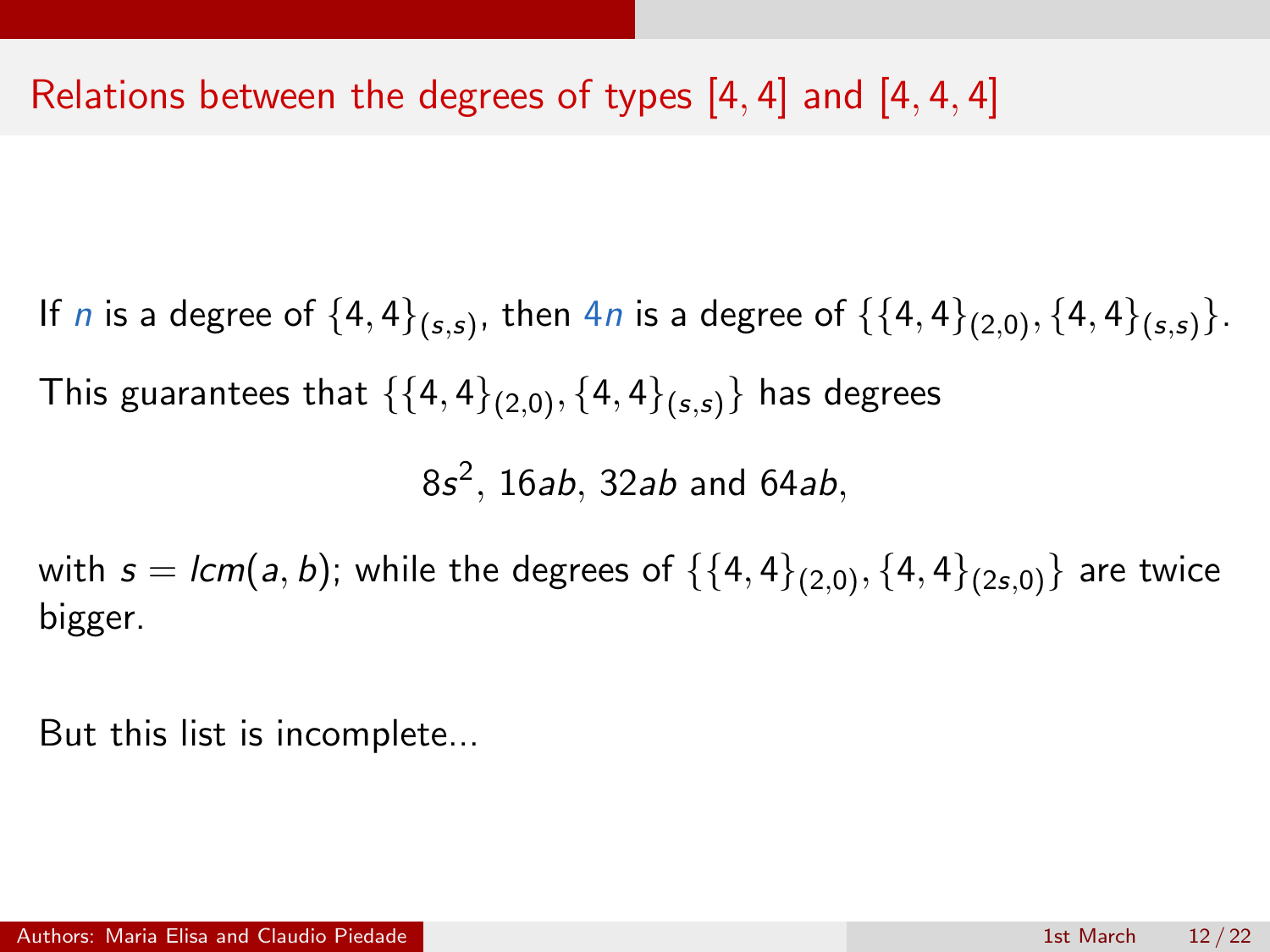## $"\{\{4,4\}_{(2,0)},\{4,4\}_{(s,s)}\}/\langle(\rho_0\rho_1)^2\rangle" \stackrel{:2}{\hookrightarrow}$  $\overleftrightarrow{\underset{\times2}{\rightleftharpoons}} \left\{ \{4,4\}_{(2,0)}, \{4,4\}_{(s,s)} \right\}$

Let G be the group of degree n of  $\{\{4,4\}_{(2,0)}, \{4,4\}_{(s,s)}\}.$ 

Input: n a degree of G

Consider the central involution  $\delta := (\rho_0 \rho_1)^2$  in G. Let  $f : G \to S_{\frac{n}{2}}$  be the embedding of  $G$  into  $\mathcal{S}_2 \wr \mathcal{S}_{\frac{n}{2}}$  determined by the  $\langle \delta \rangle$ -orbits. Claim!  $Ker(f) = \langle \delta \rangle$ .

Suppose that  $\langle g, h \rangle \cap \text{Ker}(f)$  is nontrivial. As  $Ker(f)$  is embedded into  $C_2^{\frac{n}{2}}$ . The involutions of  $\langle g, h \rangle$  are  $g^{s/2}$ ,  $h^{s/2}$  or  $(gh)^{s/2}$  (s must be even). Any case implies that  $(gh)^{s/2} \in \mathcal{K}er(f)$ . As  $(gh)^{s/2}$  is a central involution we get  $(gh)^{s/2} = \delta$ , a contradiction.

Output:  $n/2$  is a degree of  $\{\{4,4\}_{(2,0)}, \{4,4\}_{(s,s)}\}/\langle(\rho_0\rho_1)^2\rangle$ .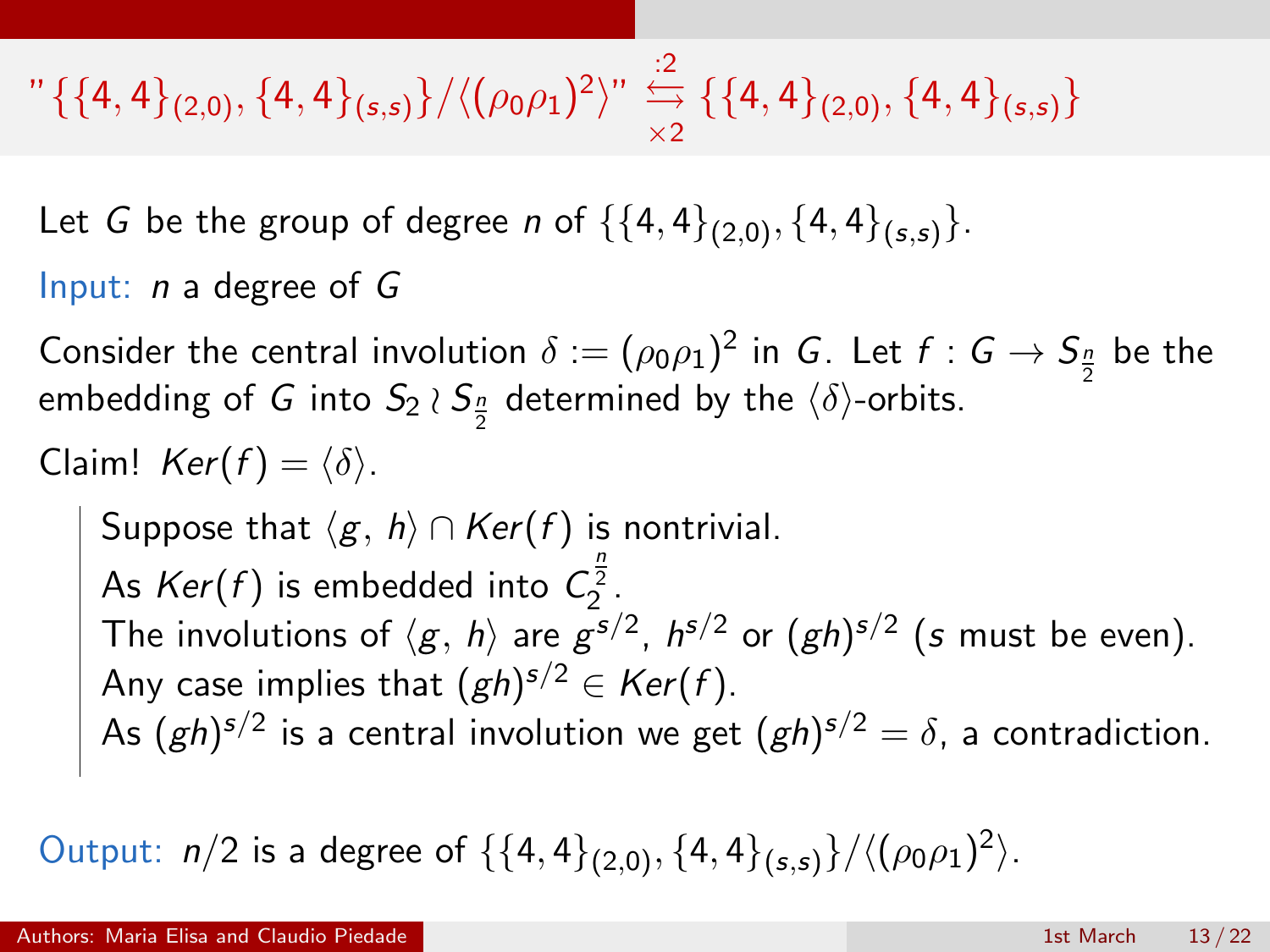## Correspondence between  $\{4, 4\}_{(s,s)}$  and  $\{\{4, 4\}_{(2,0)}, \{4, 4\}_{(s,s)}\}$

- Let G be the group of  $\{\{4,4\}_{(2,0)}, \{4,4\}_{(s,s)}\}.$
- Input: *n* a degree of  $G$ ;  $\rho_0$  fixed-point-free.
- The orbits of  $\langle \rho_0,(\rho_0\rho_1)^2\rangle$ , a normal subgroup of  $G$ , are 4-sets

 $\{x, x\rho_0, x(\rho_0\rho_1)^2, x\rho_1\rho_0\rho_1\}.$ 

- $G/\langle \delta \rangle$  is isomorphic to  $\langle \alpha \rangle \times H$  of degree  $\frac{n}{2}$ .
	- $\alpha$  is an involution ( $\rho_0$  acting on 2-sets  $\{x, x(\rho_0\rho_1)^2\}).$
	- *H* is the group of  $\{4,4\}_{(s,s)}$ .

Now  $\langle \alpha \rangle \times H$  is embedded into  $\mathcal{S}_2 \wr \mathcal{S}_{\frac{n}{4}}$ .

- Again... the kernel is  $\langle \alpha \rangle$ .
- $\{4,4\}_{(s,s)}$  acts faithfully on the 4-sets  $\{x, x(\rho_0\rho_1)^2, x\rho_0, x\rho_0(\rho_0\rho_1)^2\}.$

Output: 
$$
\{4,4\}_{(s,s)} \stackrel{:4}{\underset{\times}{\longleftrightarrow}} \{ \{4,4\}_{(2,0)}, \{4,4\}_{(s,s)} \}.
$$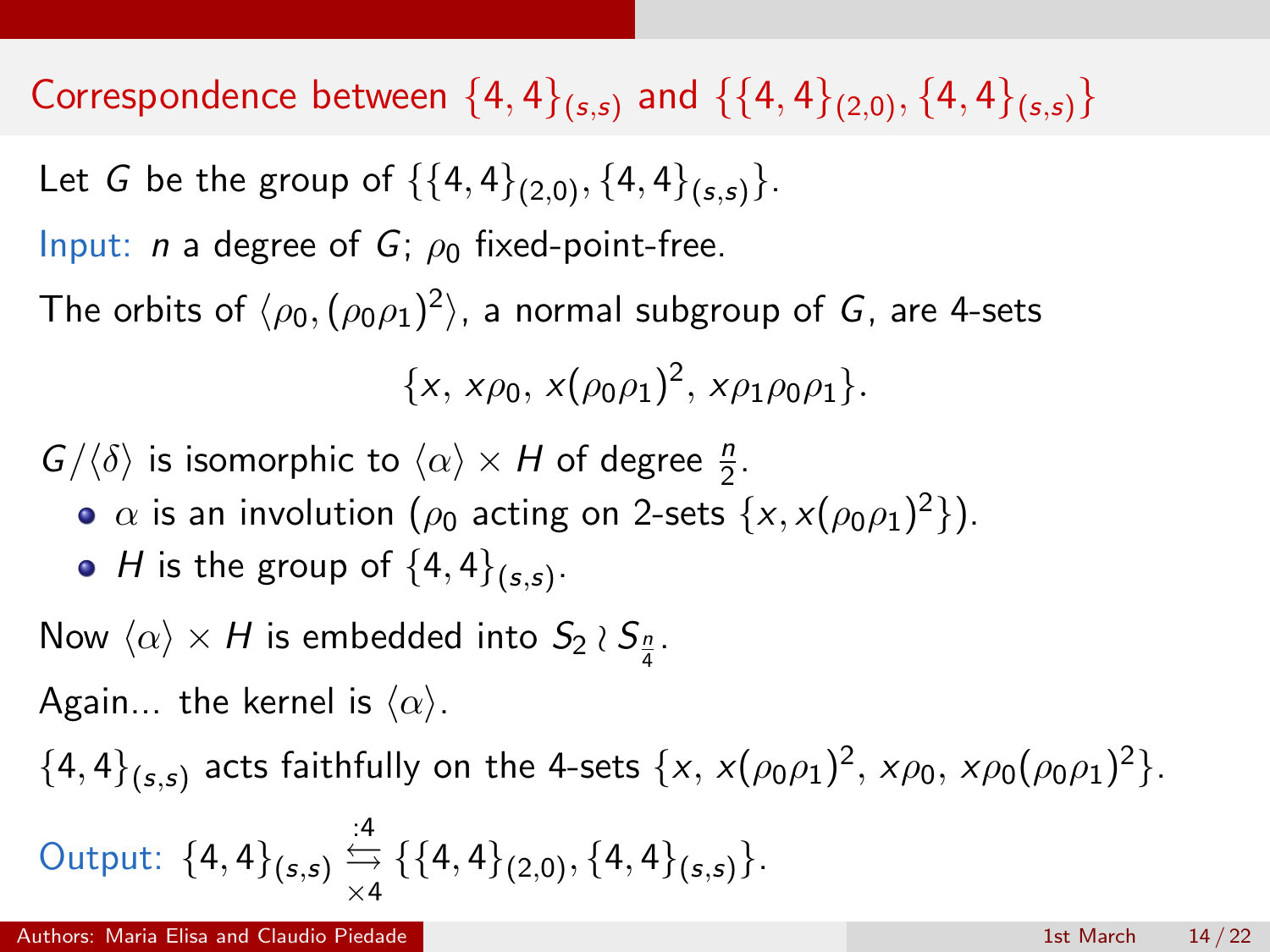# Correspondence between  $\{4,4\}_{(s,s)}$  and  $\{\{4,4\}_{(2,0)}, \{4,4\}_{(s,s)}\}$

What happens when if  $\rho_0$  has a fixed point?

 $m \neq 1$ : Suppose that T is transitive. If  $\rho_0$  has a fixed point then, as  $\rho_0$ commutes with g and h,  $\rho_0$  is trivial, a contradiction.

 $m \neq 2$ :

Suppose that  $m = 2$ .

- $\rightarrow \rho_0$  fix an entire block point-wise.
- 1 •  $\rightarrow$   $\rho_1$  must swap the two blocks, otherwise  $\rho_0$  would be trivial.
	- $\rightarrow$  Neither  $\rho_2$  nor  $\rho_3$  can swap the blocks.
	- $\rightarrow (\rho_0\rho_1)^2$  fixes the blocks and therefore,  $s$  is even.

We then consider the actions of  $g$  and h inside the blocks. Always leading to a contradiction.

$$
\boxed{m = 4:}
$$
 Many more possibilities for the block actions!!!!  
If  $k \neq s^2$ , then  $k = ab$ , with a and b being even divisors of s such that  
 $s = lcm(a, b)$ .

Authors: Maria Elisa and Claudio Piedade 1st March 15/22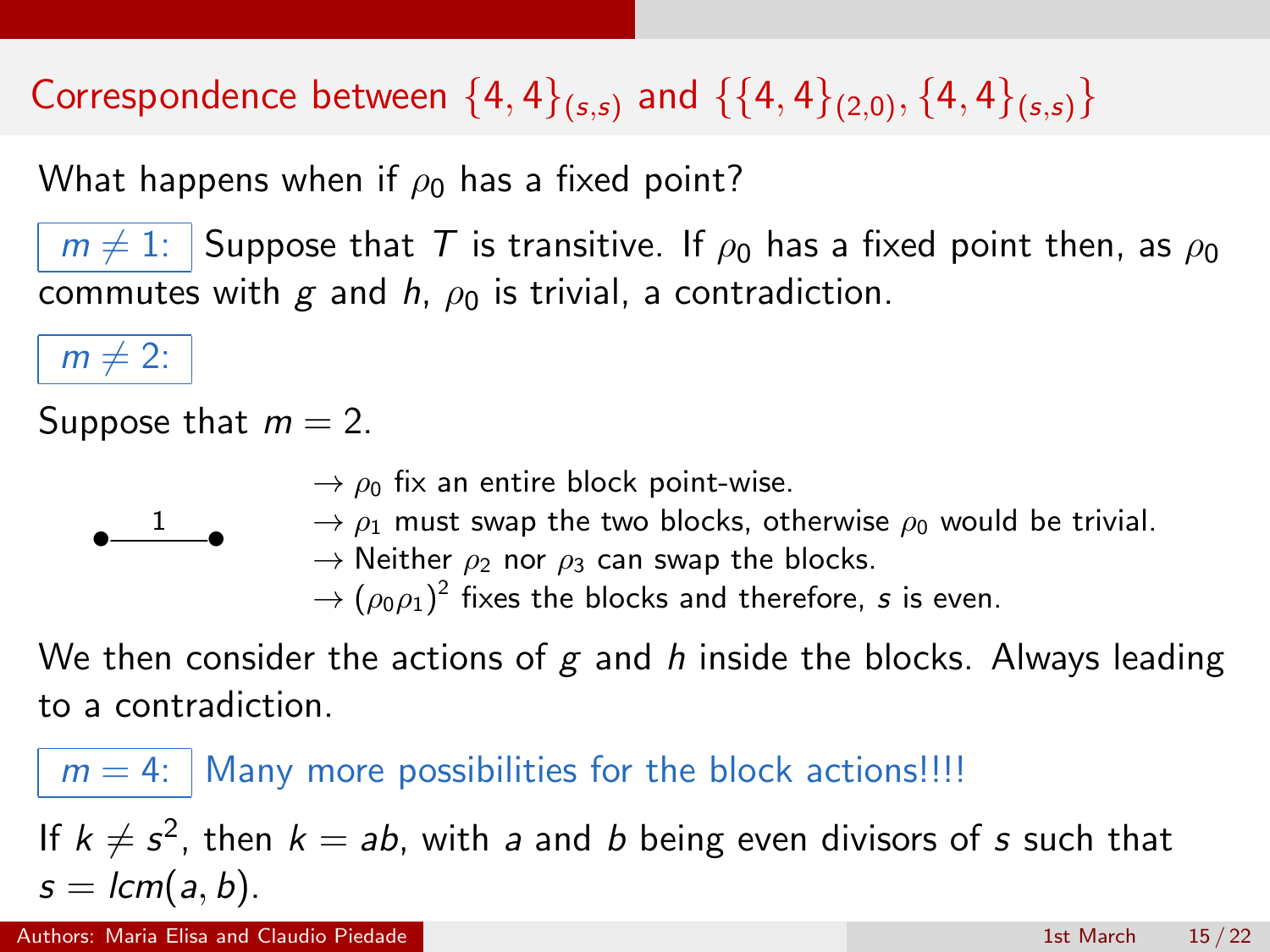Let a and b be positive integers such that  $s = lcm(a, b)$ . The subgroups

- $\bigcirc$   $\langle \rho_0 \rangle \times \langle \rho_2, \rho_3 \rangle$ ;
- $\big(\langle\rho_0\rangle\times\langle g^{a/2}, h^b\rangle\big)\rtimes\langle\rho_2, \rho_1\rho_2\rho_1\rangle$  if a is even and  ${\it lcm}(a/2, b)=s$  and  $\big(\langle \rho_0\rangle\times\langle g^a,h^{b/2}\rangle\big)\rtimes \langle \rho_2,\rho_1\rho_2\rho_1\rangle$  if *b* is even and  ${\sf lcm}(a,b/2)=s;$  $\big(\langle \rho_0\rangle\times\langle g^a,h^b\rangle\big)\rtimes\langle \rho_2,\rho_1\rho_2\rho_1\rangle$

are core-free subgroups of G with indexes  $4s^2$ ,  $4ab$  and  $8ab$ , respectively. This completes the list of degrees of degree of  $\{\{4,4\}_{(2,0)}, \{4,4\}_{(s,s)}\}.$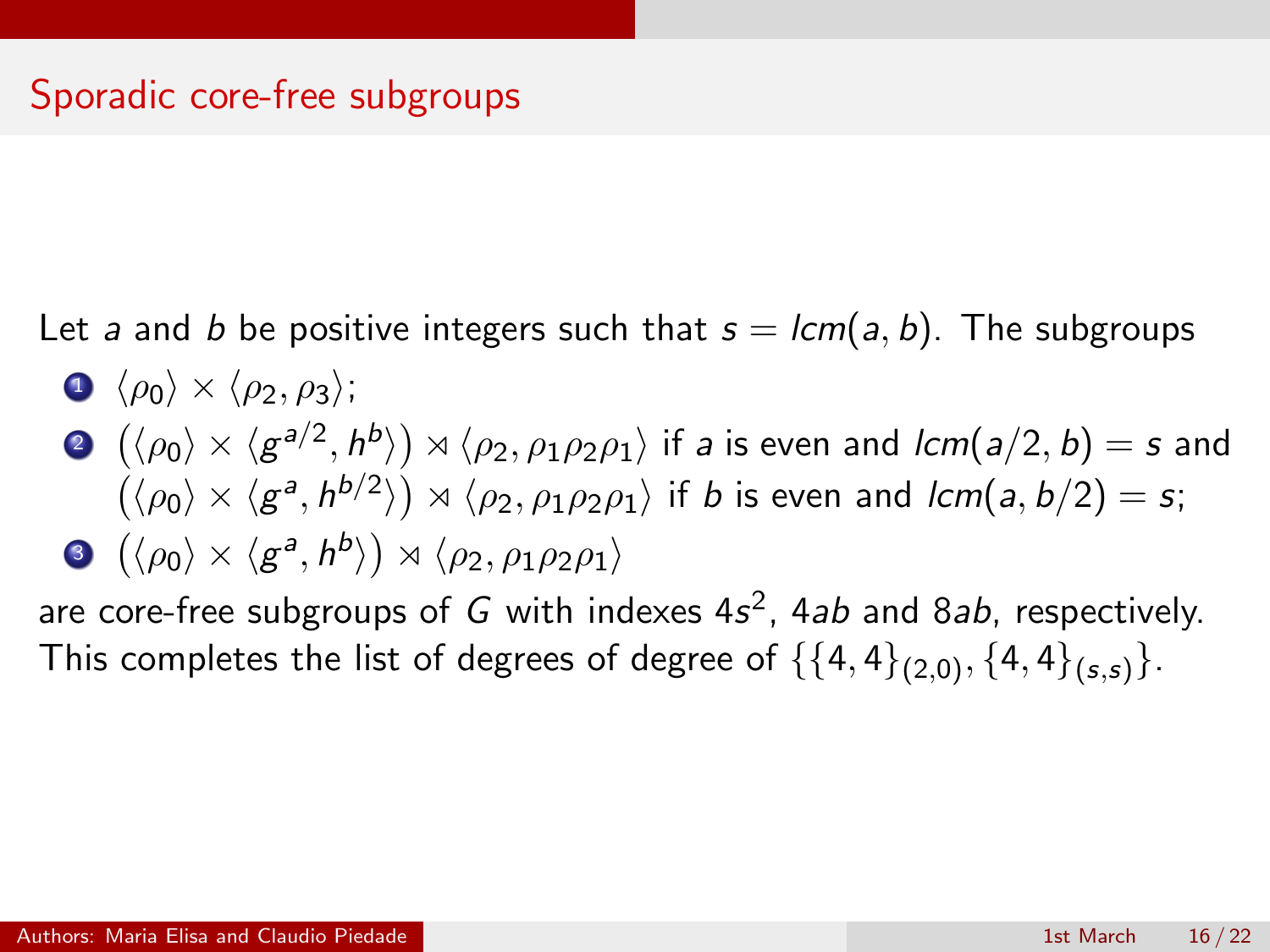$$
\{\{4,4\}_{(2,0)},\{4,4\}_{(s,s)}\} \stackrel{?2}{\underset{\times}{\leftrightarrow}} \{\{4,4\}_{(2,0)},\{4,4\}_{(2s,0)}\}
$$

For  $s = 2 \checkmark$  Let  $s \geq 3$  and assume by induction that it holds for  $s' < s$ . Let  $G$  be the group of  $\{\{4,4\}_{(2,0)}, \{4,4\}_{(2s,0)}\}$  and  $\mathcal{T}:=\langle u^2,v^2\rangle\triangleleft G.$  $\delta:=(\mathit{uv})^{\mathsf{s}}$  determines an embedding of  $G$  into  $\mathcal{S}_2\wr\mathcal{S}_{\frac{\eta}{2}}$ Let  $f$  denote the homomorphism  $G \to S_{\frac{n}{2}}$  determined by this embedding. When  $Ker(f) = \langle \delta \rangle$   $\checkmark$  But that is not always the case! As the elements of  $Ker(f)$  are involutions,

> $Ker(f) \neq \langle \delta \rangle \Rightarrow s$  is even. is even and  $Ker(f) \neq \langle \delta \rangle \Rightarrow \langle u^s, v^s \rangle \leq Ker(f)$

Then  $G/Ker(f)$  is isomorphic to the group of  $\{\{4,4\}_{(2,0)},\{4,4\}_{(2s',0)}\}$ where  $s' := s/2$ .

Then induction works perfectly...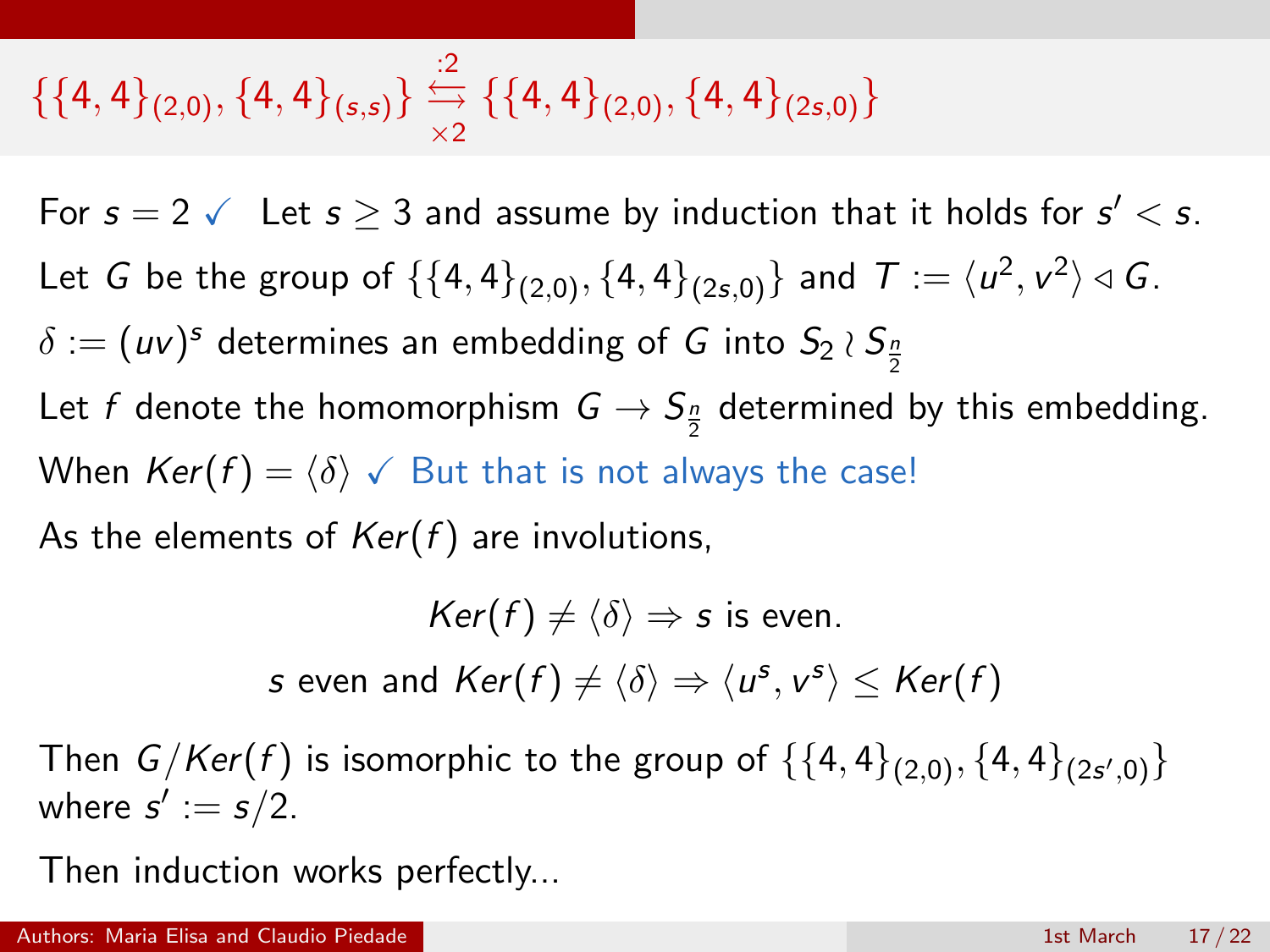## The toroidal maps of type [3, 6]



The group of symmetries of  $\{3,6\}_{(s,0)}$  and  $\{3,6\}_{(s,s)}$  are factorizations of the Coxeter group [3, 6] by

$$
(\rho_0 \rho_1 \rho_2)^{2s} = 1
$$
 and 
$$
((\rho_2 \rho_1)^2 \rho_0)^{2s} = 1
$$
,

respectively. The number of flags of  $\{3,6\}_{(s,0)}$  is  $12s^2$  while the number of flags of  $\{3,6\}_{(s,s)}$  is 36s<sup>2</sup>.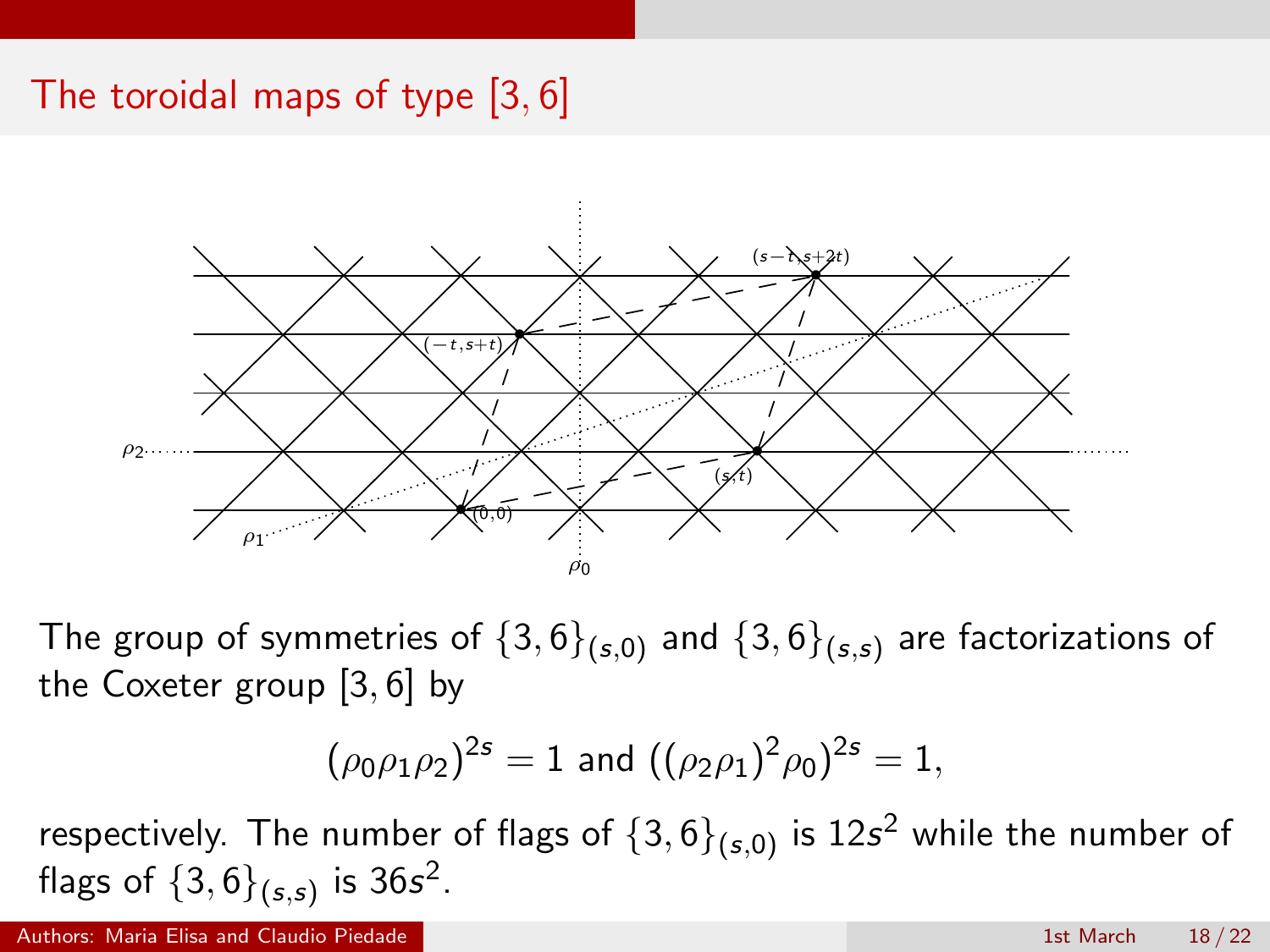### The toroidal maps {3, 6}

For the map  $\{3,6\}_{(\varepsilon,0)}$  consider the translations  $u = \rho_0 (\rho_1 \rho_2)^2 \rho_1$ ,  $v = u^{\rho_1} = (\rho_0 \rho_1 \rho_2)^2$  and  $t = u^{-1}v$ . In the case of the map  $\{3, 6\}_{(s,s)}$ , consider  $g := uv = (\rho_0(\rho_1\rho_2)^2)^2$ ,  $h := u^{-2}v = g^{\rho_0}$  and  $j := hg$ .



We have the following equalities

\n- **0** 
$$
u^{\rho_0} = u^{-1}
$$
,  $u^{\rho_2} = u$ ,  $v^{\rho_0} = t$  and  $v^{\rho_2} = t^{-1}$ .
\n- **2**  $g^{\rho_1} = g$ ,  $g^{\rho_2} = h^{-1}$  and  $h^{\rho_1} = j^{-1}$ .
\n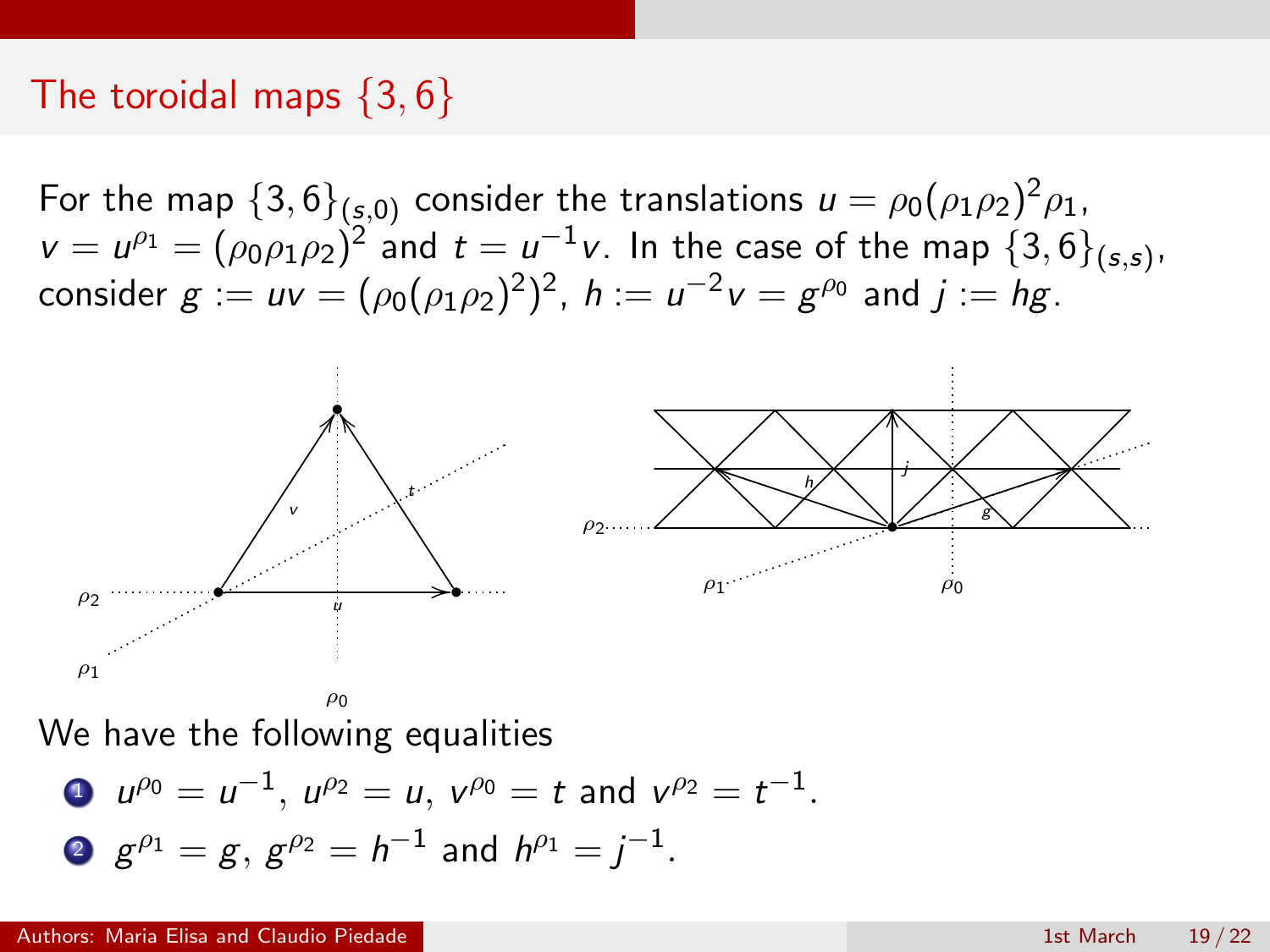# The degrees of the maps of type [3, 6]

Let G be the group of  $\{3, 6\}_{(s,0)}$  and  $T = \langle u, v \rangle$ . If T is intransitive then  $G \leq S_k \wr S_m$  with

- $k = ds$  where d a divisor of s. (which is equivalent to write  $k = ab$ with  $s = lcm(a, b)$
- $\bullet$  m is a divisor of 12.

Let 
$$
s \geq 2
$$
. The degrees of  $\{3, 6\}_{(s,0)}$  are

$$
\bullet \; s^2,
$$

- 3ds, 6ds or 12ds for any divisor d of s,
- $\bullet$  2ds and 4ds if and only if d is a divisor of s and all prime divisors of  $s/d$  are equal to 1 mod 6.

For  $m = 2$  and  $m = 4$  the degrees are sporadic!!!!!

 $\rightarrow$  The degrees of  $\{3,6\}_{(s,s)}$  are the above one multiplied by 3.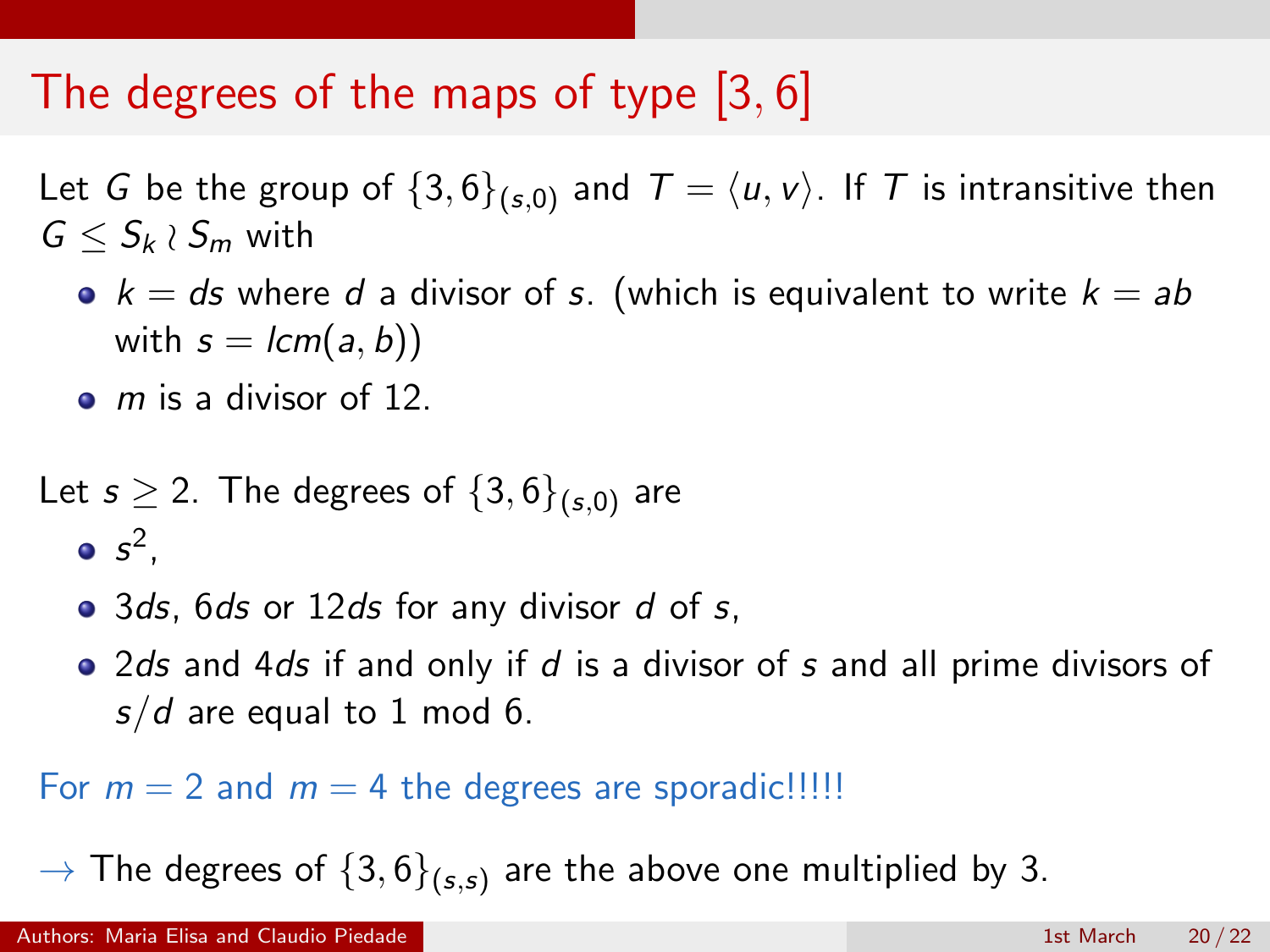# The degrees of the toroidal hypermaps

Despite that  $(3,3,3)_{\mathsf{s}}$  is an index two subgroup of  $\{6,3\}_{\mathsf{s}}$  for  $s \in \{(s,0), (s,s)\}\$ , it is not true in general that if *n* is a degree of  $\{6,3\}$ then  $n/2$  is the degree of a toroidal hypermap  $(3,3,3)_{\mathsf{s}}$ .

For the toroidal regular hypermaps, the results can be summarized as follows. Let  $s \geq 2$ .

- for the hypermap  $\left(3,3,3\right)_{(s,0)}$ , the possible degrees are  $s^2$ , 2ds, 3ds and  $6ds$  where  $d$  is a divisor of s. Moreover, the degree  $2ds$  exists if and only if all prime divisors of  $s/d$  are congruent to 1 modulo 6;
- for the hypermap  $\left(3,3,3\right)_{(s,s)},$  the possible degrees are those of the hypermap  $(3, 3, 3)_{(s,0)}$  multiplied by 3.